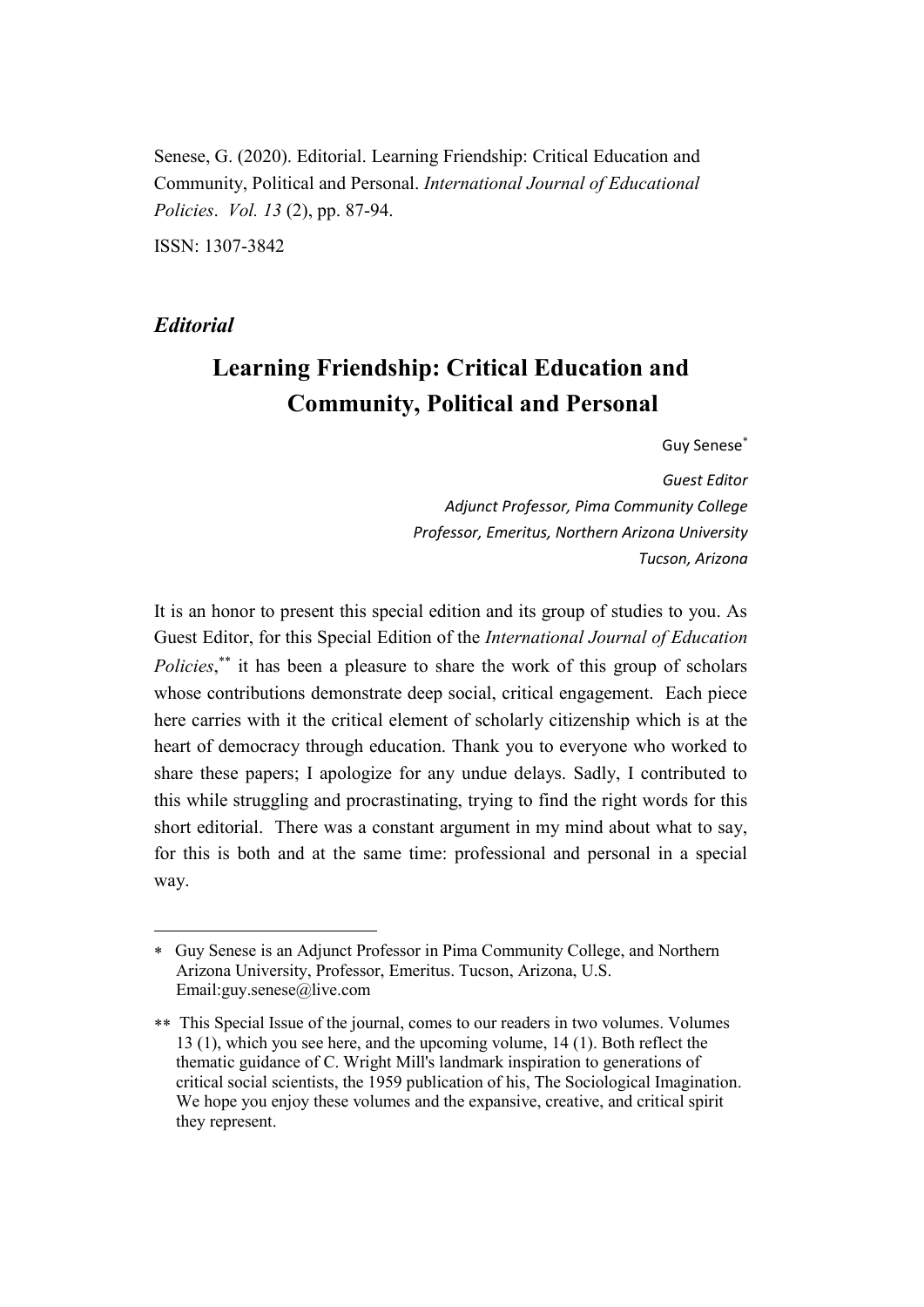### *Editorial: Learning Friendship*

One may work for a notion of justice where an injury to one is an injury to all, and the struggle was always challenging, new pressures make the work seem sometimes hopeless. The authors here demonstrate scholarship conducted in very trying times. They extend that necessary exploration, mindful of civil ideal-the democratic promise of public education. The ideological machinery of late capitalist distortion democracy challenges all with accelerating existential injustice, working class immiseration, including the working-class teacher's increasing exploitation. This journal, its editorial board, editor, and subscribers here are committed, ensuring the work continues. I thank Hasan Aksoy for his invitation to guest edit this special edition. He once generously invited me to be a part of a tough, resilient community in solidarity, and my effort here is the latest effort to make my contribution worthy of this trust.

The power of "story" to inform, and the sociological imagination to elevate, and not merely decorate social research, is here in these works. So, let me share one about a worker, and about how to work, when the inner and outer tensions seem unbearable, when words just fail.

Over the years, I would encourage writer's-blocked students to just write. I would plead-- "Just get it down!" And I would tell this story. As a student for five summers I worked for the City of Chicago Department of Streets and Sanitation, paying for College. We traveled the Southside of the city, fixing torn up streets, rutted by traffic and the fierce Chicago winter. One day two men on the crew started shouting at each other, after a day of filling holes in stifling heat. They were arguing how they were moving the material, a heavy, near boiling combination of tar, oil, and stones, from the truck to the street, and then arguing how over how the patch looked. I thought they would throw down their gloves and start fighting right there. Just then Andy Esposito, our foreman said, and he didn't say much often, "Fellas, … fellas…these streets are going to be here-- a long, long time after we're gone…just get it down. Ok? Just get it down." I also remember the sight of that patch as we drove to away. It looked fine. In fact, it was perfect.

At lunch, Andy asked us to go to a nearby public park. Usually we went our separate ways. But there, under an old Elm tree, he opened his car trunk, took out a grill and a cooler, and started cooking for us. We all relaxed over the treat, grilled Italian sausage, and peppers. Tempers were forgotten. Then somebody said, "Shouldn't we get back, boss?" "I'm worried… Gorman might be in the neighborhood." Gorman was Andy's manager, the District Superintendent, and a bureaucrat who took himself too seriously. Just then, Andy stood up, opened the big, dented cooler he'd been sitting on, and from deep in the ice he pulled out a can, and said so everyone could hear. "Hey fellas, this guy's worried; he wants to know what time it is," and he bent over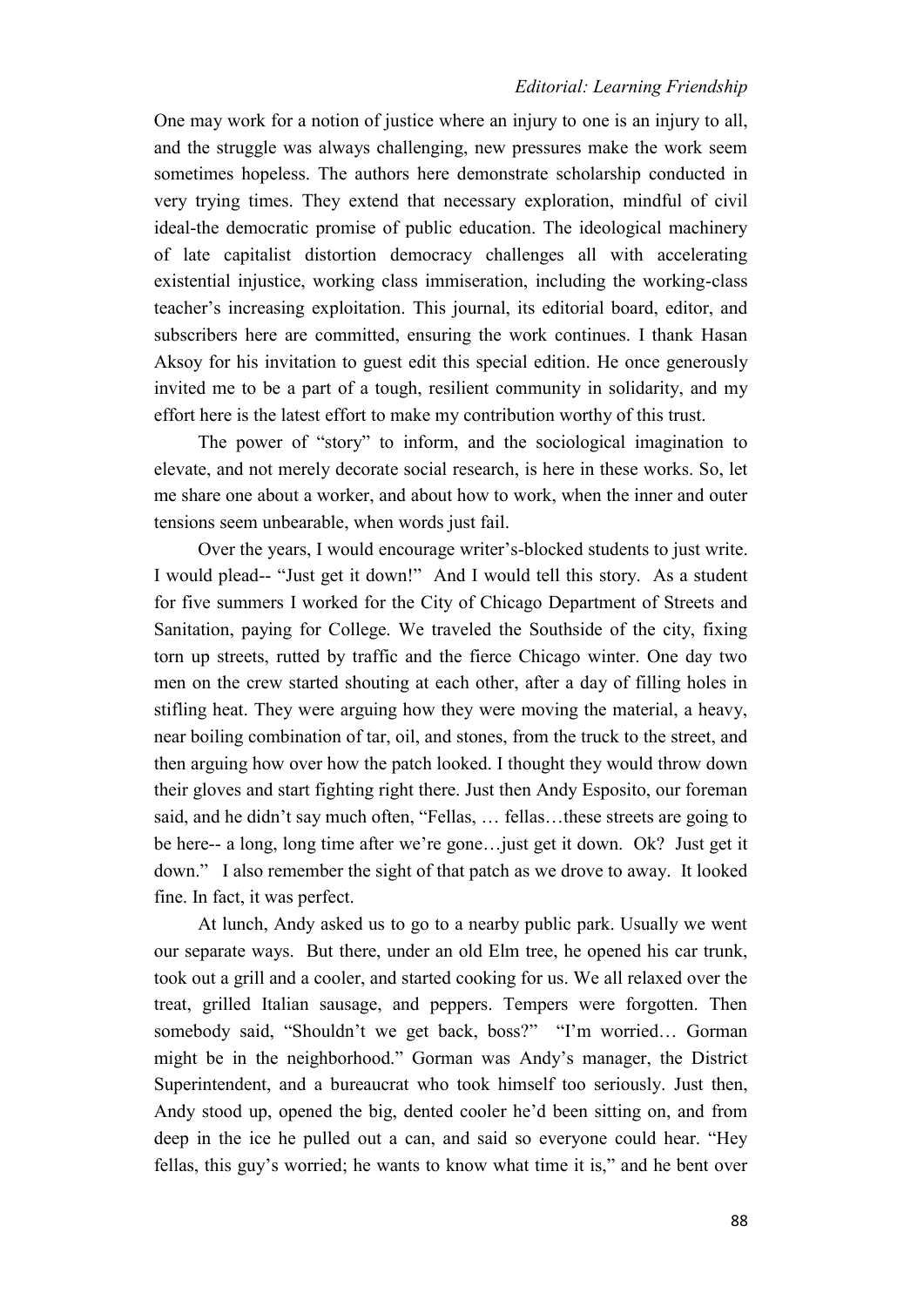to dig out a cold drink. He looked at the can, back to us, and then at his wrist, and said with a big smile, "Well fellas, it looks like my watch says, it's just about beer o'clock." Everybody laughed, and we took a long lunch that day. It was a small lesson of community, and leadership: a little resistance, a little defiance, done in style.

The years I worked and attended university, coincided with tremendous social upheavals. That student summer was 1969. Civil rights student protest and the violent reaction, and memory of Chicago's un-Democratic National Convention and the fires of 1968, are in my mind, as we live life now in this long hot, seemingly endless summer of grief, for our nations and our Earth.

The journal you have before you is international in scope and intent, and my entrée to the work here I focused on its emergence from dedicated comrades, education workers in Turkey, especially at Ankara University where I was graciously invited to teach and study in 2014-2015 academic year. It was the first of what were to be two extended visits for teaching and scholarship, the second time at Middle East Technical University. The work herein demonstrates in each case how critical scholarship at its best often unfolds in the way partnerships develop, across education sites. Social change and education both are forms of action that combine, organically, critique and practice, moving toward organization, organizing for practical, foundational, radical democratic change. My work here began with Professor Hasan Aksoy's invitation to me, and dedication to the complex process of hosting mine and my wife Jamie's visit to Ankara University. And continues here with his invitation to guest-edit the journal. In the intervening six years I worked to honor this trust by facilitating wherever I could, the notion of community solidarity as a foundation of social justice education, and I found such great comrades in this effort, as ongoing projects are alive and well.

In the first month to Ankara, I was invited to address a group of students to present an account of the then recent and sudden "disappearance" of 43 Teacher Education students in the Ayotzinapa region of Mexico. I showed a PowerPointslide, showing the faces of each student. And I can see those faces now, as I think of Dragana Temelkov's exceptionally powerful Book Review Essay in this collection, *The Mystery Behind the Disappearance of the 43 Ayotzinapa Students: What's Left?* She writes a powerful story, woven through her reviews, throwing light on the darkness of that event. Ironically, not long after her review essay came to us, the remains of those young students were discovered after all those years. On the PowerPoint Slide I used, alongside The Forty-Three, I had placed a photo of Michael Brown, who was murdered by police in the U.S. around the same time, It was his high school graduation photo, in cap and gown.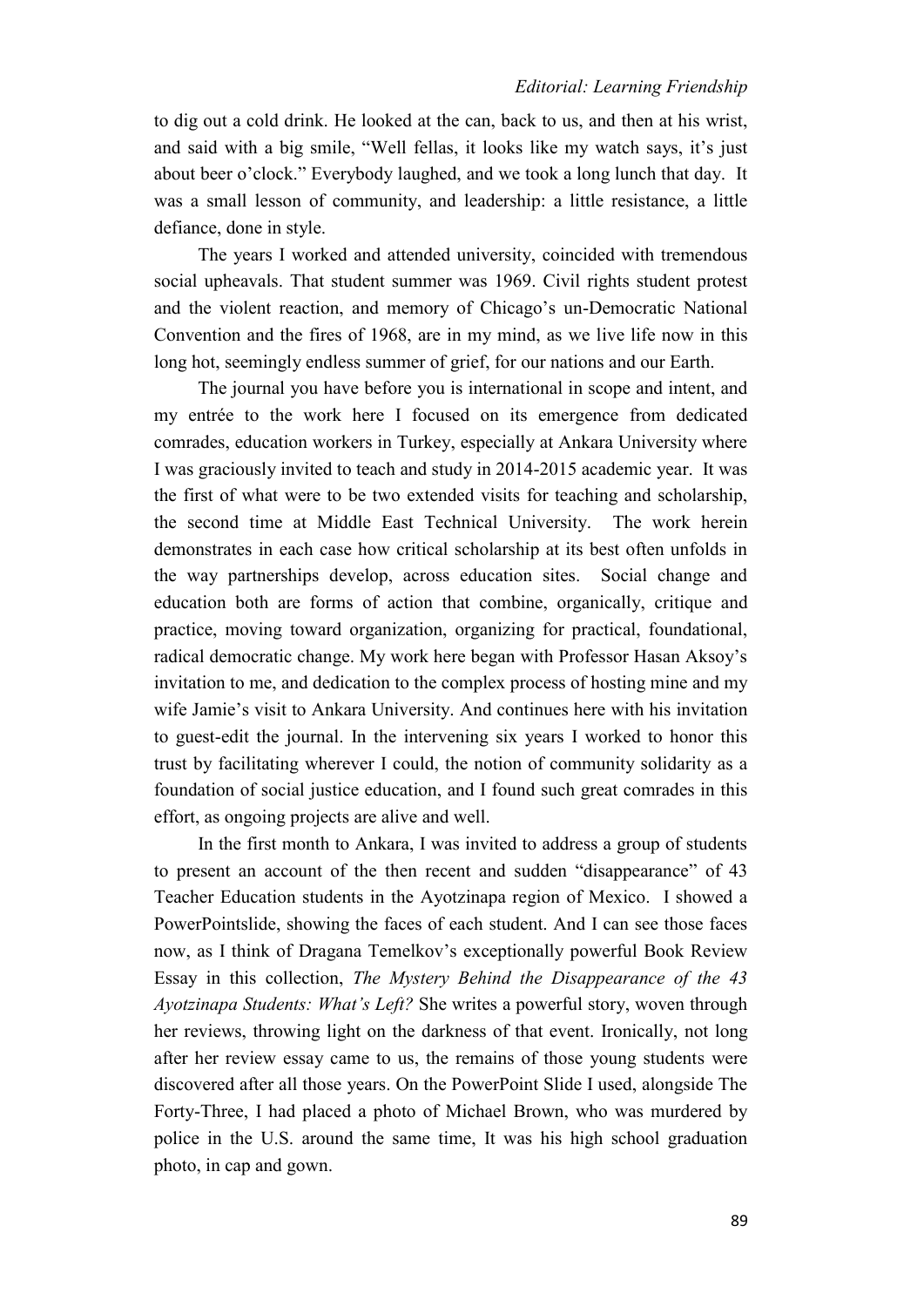## *Editorial: Learning Friendship*

African American writer James Baldwin chose to live in Istanbul during the heart of the 1960s era of Civil Rights protest in America. Writing from therein an unpublished manuscript, "Not everything that is faced can be changed, but nothing can be changed until it is faced." Fifty some-years on, we are faced with suffocation, new threats to free human life, the cry of George Floyd, "I can't breathe," takes on a new urgency. And the politics of plague in my own country, where denial has become a litmus test for patriotism, thousands suffocate alone each month.

I think of those thousands, and I think of Baldwin, the legacy of George Floyd, at the intersection of racism, classism and greed, and the spirit of Nazim Hikmet, who from his confinement would not let the world forget about the hope of freedom, and the freedom of hope itself. Thus, from our own confinement, we are educated. This journal edition was developed in the spirit of C. Wright Mills and his essay "The Promise" in *The Sociological Imagination*. There Mills would argue that academic research must be in harmony with struggles of ordinary people, reflecting their sufferings and burdens. And this research must reflect also deeper community histories, inscribed equally with wisdom drawn from deep wells of music, art, and literature. I recall a poem that speaks across time in that way. We may think of pandemic as theme and reality. So many live with grief fear right now, and are isolated in this, and desperate for the inspiration to lighten that burden. In his poem "Living," Nazim Hikmet channels the seriousness of our present social and physical universe, with verse that speaks to the way living, in such times, is deeply serious, and echoes also of our medical nightmare.

> "Living is no laughing matter: You must take it seriously. So much so and to such a degree that, for example, your hands tied behind your back, your back to the wall or else in a laboratory in your white coat and safety glasses, you can die for people – even for people whose faces you've never seen, even though you know living is the most real, most beautiful thing. I mean, you must take living so seriously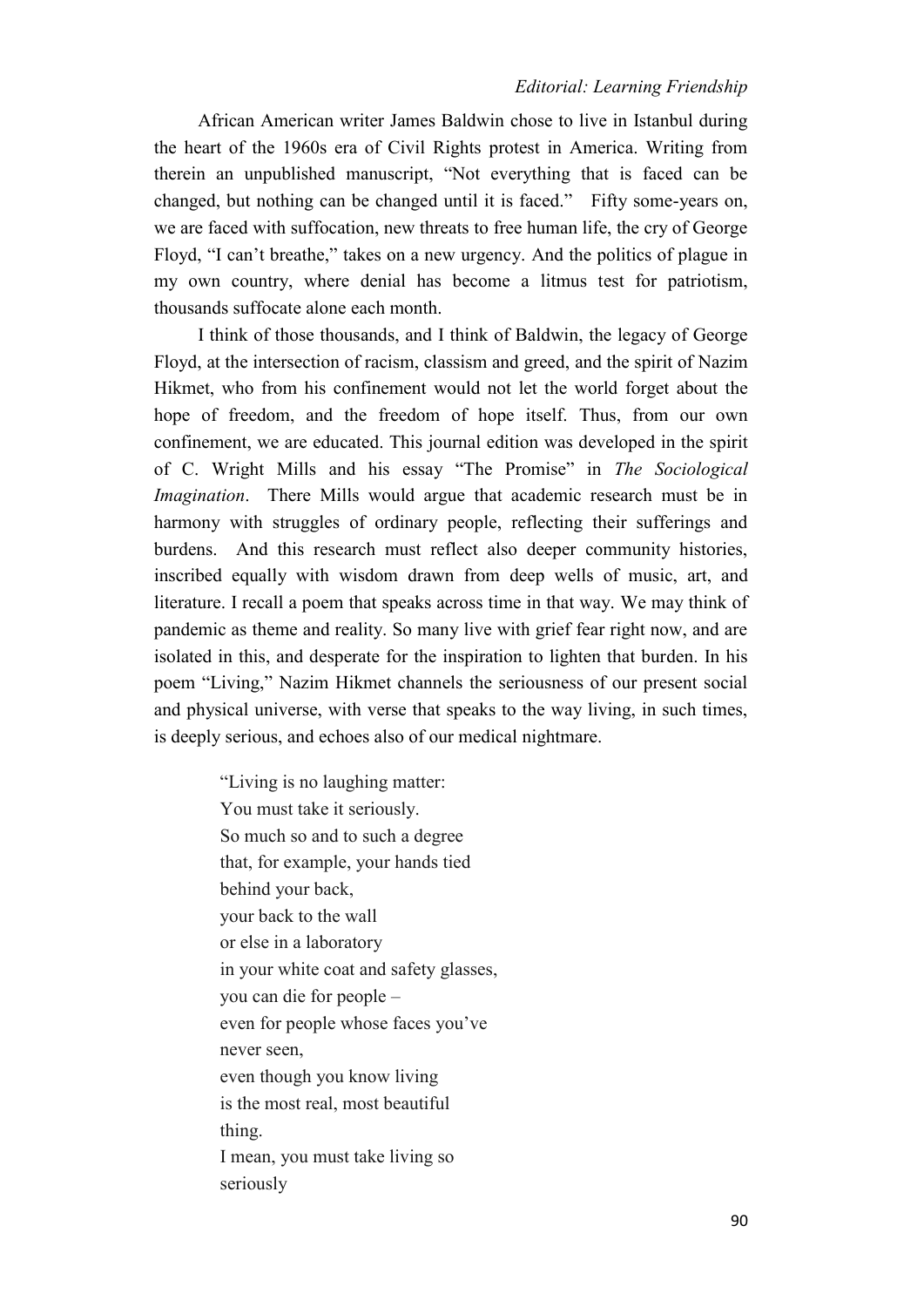that even at seventy, for example, you'll plant olive trees – and not for the children, either, but because, although you fear death you don't believe it, because living, I mean, weighs heavier."

… II

Let's say you're seriously ill, need surgery -

which is to say we might not get

from the white table.

Even though it's impossible not to feel sad

about going a little too soon,

we'll still laugh at the jokes being told,

we'll look out the window to see it's raining,

or still wait anxiously

for the latest newscast ...

With life currently at stake, this existential threat of Covid-19, and that of the deep concern for our climate and environment, takes on a new immediacy. Each author here represents the importance of principle, and responsibility, that life is precious and that our work touches that "great humanity" we both serve and live in. In *Equality of Educational Opportunity, Secularism, and The Aladağ Dormitory Fire*, Pelin Taşkın and Nihan Demirkasımoğlu share here the way lives were ended and family lives changed forever when a dormitory fire, caused by negligence, secrecy and poverty diminishing the grounds for proper safety for public school children. These conditions, if left by themselves, can lead only to more such institutional violence, for when constitutional protection for learning environment safety moves from public to private property, the profit motive of housing "entrepreneurs" can and does overshadow civic responsibility.

I recall how Kafka, who expanded our consciousness with his work, would speculate about Education, and asked the question: *What kinds of reforms would children want*? In this time of plague, yet another verse from Nazim Hikmet, is a soft inspiration, and a beautiful reminder that we honor the children who are really at the base of our work, as he wrote: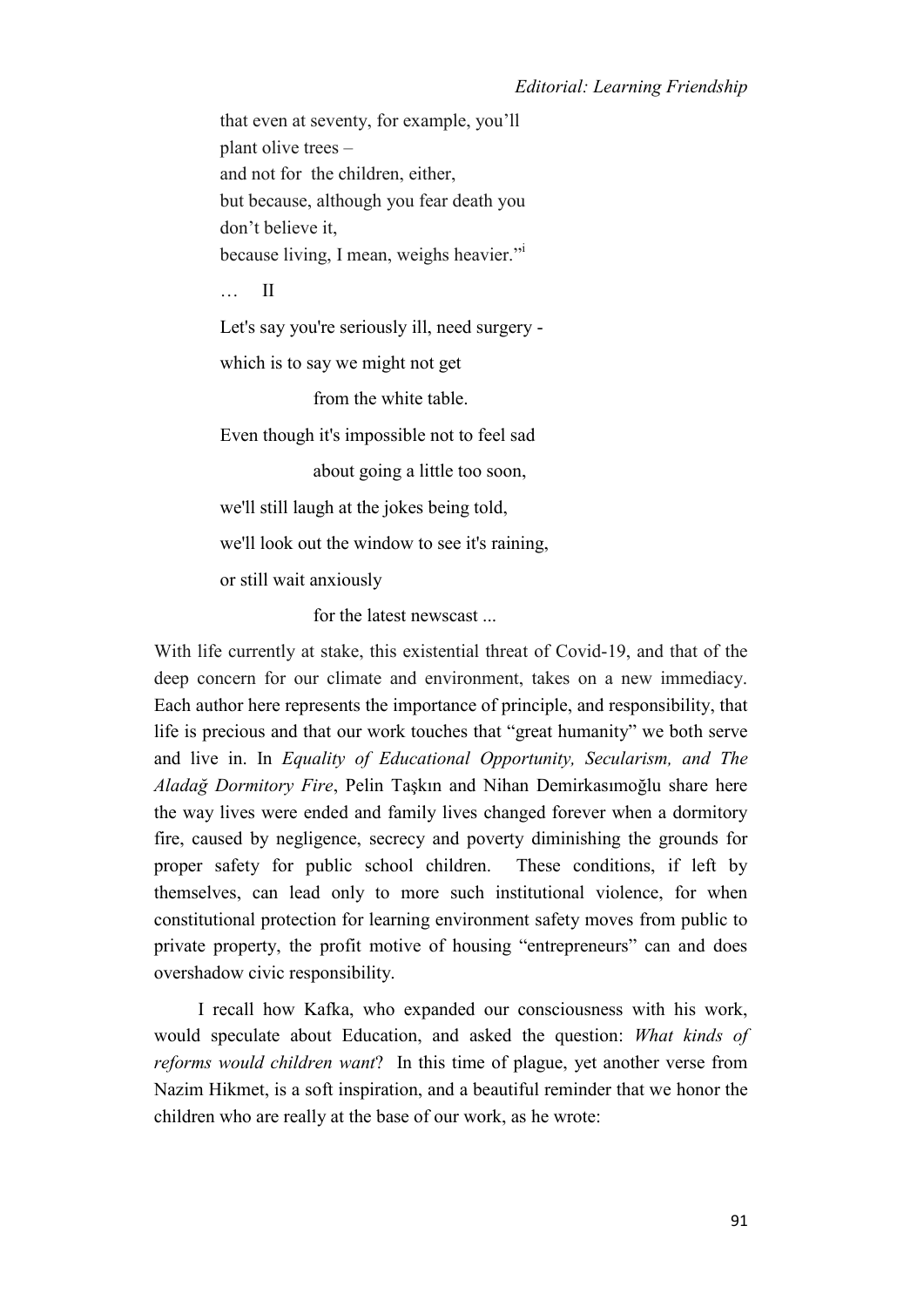Let's give the world to the children just for one day like a balloon in bright and striking colours to play with let them play singing among the stars let's give the world to the children like a huge apple like a warm loaf of bread at least for one day let them have enough let's give the world to the children at least for one day let the world learn friendship children will get the world from our hands they'll plant immortal trees.<sup>ii</sup>

For our work, we have no choice, we will give to them, as generations past gave us theirs, and children in turn, to theirs. How the world will "learn friendship" will be the legacy of our life's work. Socrates once asked whether the problem of justice is not first tied up in the problem of friendship, and the problem of war; that place where solidarity or violence is the result of or use of reason, And our schools, our Colleges of Arts, Sciences, and Education are guardians of those conditions that either maximize or destroy the possibility of justice and peace, the dream of lands barren or fruitful, where olive trees either grow, or wither and die.

Socially engaged scholarship also includes those where the study is essentially organic, where praxis retains radical roots. Gerald Wood's article, *Troubling Sanctuary: Excavating the Moral and Educational Wreckage of the Charter School Movement*, documents his year of struggle and study. Disciplined "storytelling" at its best, Gerald shows a collaboration of colleagues, working to run a marginalized school, working to keep that endangered school running, against the rise of xenophobic, neoliberal pressures from without.

During the time when I was working to solicit submission to the journal, I had to go to a funeral, and at the same time visit the *International Conference on Qualitative Inquiry* (ICQI) partly to solicit contributions for this edition. One of my own mentors in the University of Illinois College of Education, Terry Denny, had passed. It was like losing my own father, for he shared so much with me as I grew in my career, family, and life. He had encouraged me and hundreds of other students. And in the spirit of Nazim's line where 70 is an age for planting olive trees, I'm thinking more, as I approach that birthday not far away, about sharing the gifts my teachers in life, art and science, shared with me. In "research" Terry would insist that we make a visit to our heart and soul on the road to our minds, and never be disconnected from the ancient purposes of storytelling. At an ICQI session devoted to his influence, Jean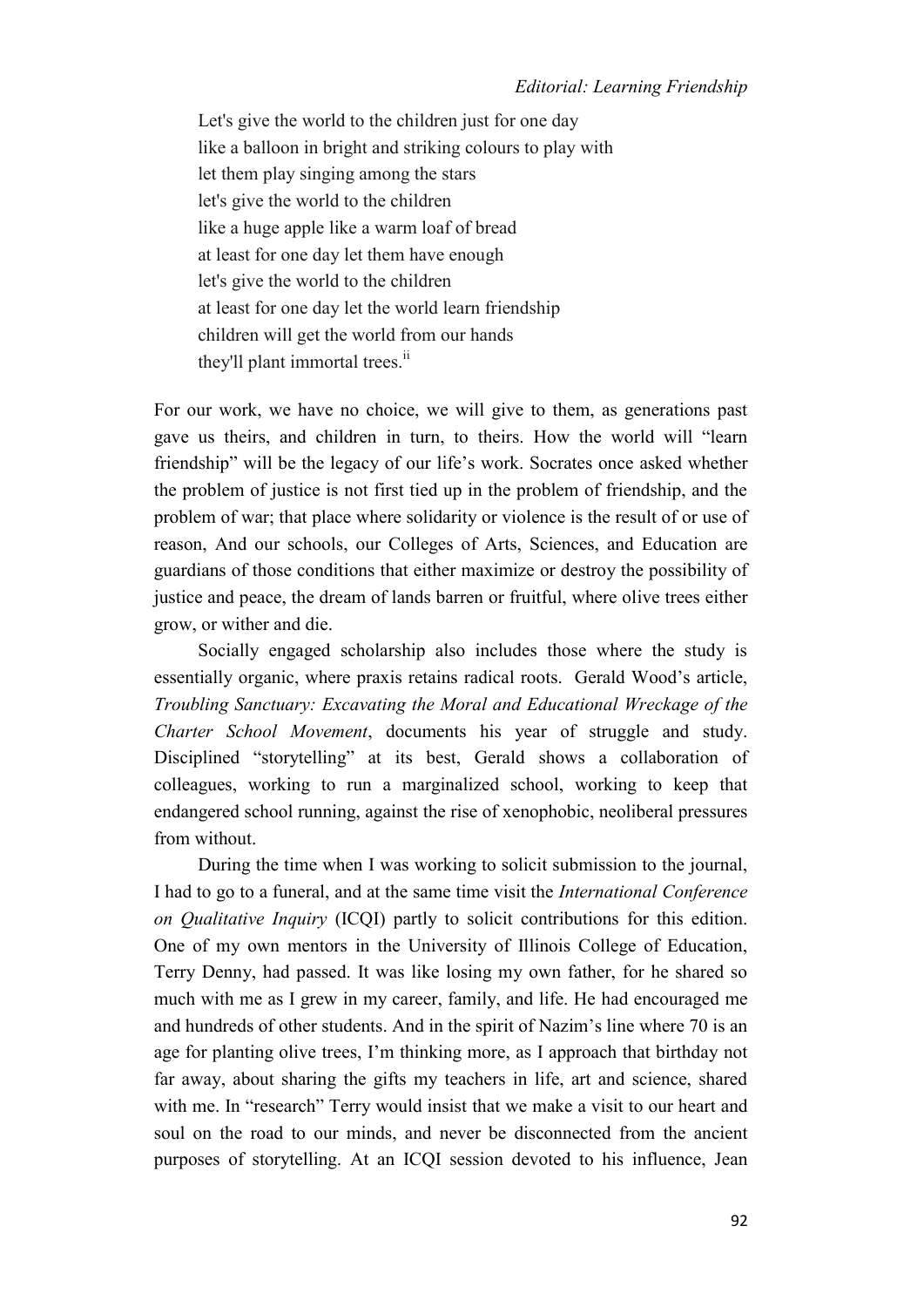### *Editorial: Learning Friendship*

Kirschner joined a group of us who were discussing Terry's impact as a researcher, on a generation. She made a reference in the discussion to her work in Belize, with teachers in a collaboration between that community and her school community in Colorado, and I asked if she might share this. In *Deep Engagement: Imagining and Enacting Possible Selves and Possible Worlds for Global Change,* by Jean Kirshner, with George Kamberelis, they provide an example of how transformations happen within distant educational communities, requiring close, sometimes painful, even humbling, crosscultural collaboration. It is descriptive and evocative, in the best representation of Denny's storytelling method, working the story around the skillful means of close participant observation.

Our Special Edition ends with a special piece. *Insurgent Memories and Some Work Toward a Revolutionary Vision of Public University* is Carolyne White's account of her career of activism in the university, written in this compelling first-person narrative. Many of you who are reading this edition juggle many responsibilities working within the confines of the university. Carolyne White shares a lifetime of experience, using examples social "project" work, and her experience in education institutional politics, and how she worked to create the conditions for democracy in education, within the university. In compelling first-person narrative, she manages to make the urgency of projects from past years, come alive. Beginning with a dream, such projects unfold that model and inspire collaboration for progressive institutional change. Carolyne is also telling how this work was organic to her own transformation as an activist professor, and administrator.

So, I finally listened my own advice, and I got it down. And here I'm happy to celebrate this cross-community, international union of collaborators and social justice educators.

I offer a raised glass, to every one of you in the Turkish community who have guided my work and warmed my life and our family's heart over the past seven years. To all, that One Big Union, thanks for the inspiration and the living example: choosing hope, in "revolution against isolation" who are, "making the road by walking," one story at a time.

#### **References**

- Mills, C. Wright (1959). *The sociological imagination*. New York: Oxford University Press.
- Pekay, Sedat (2012). *James Baldwin in Turkey: Bearing witness from another place.* University of Washington Press.